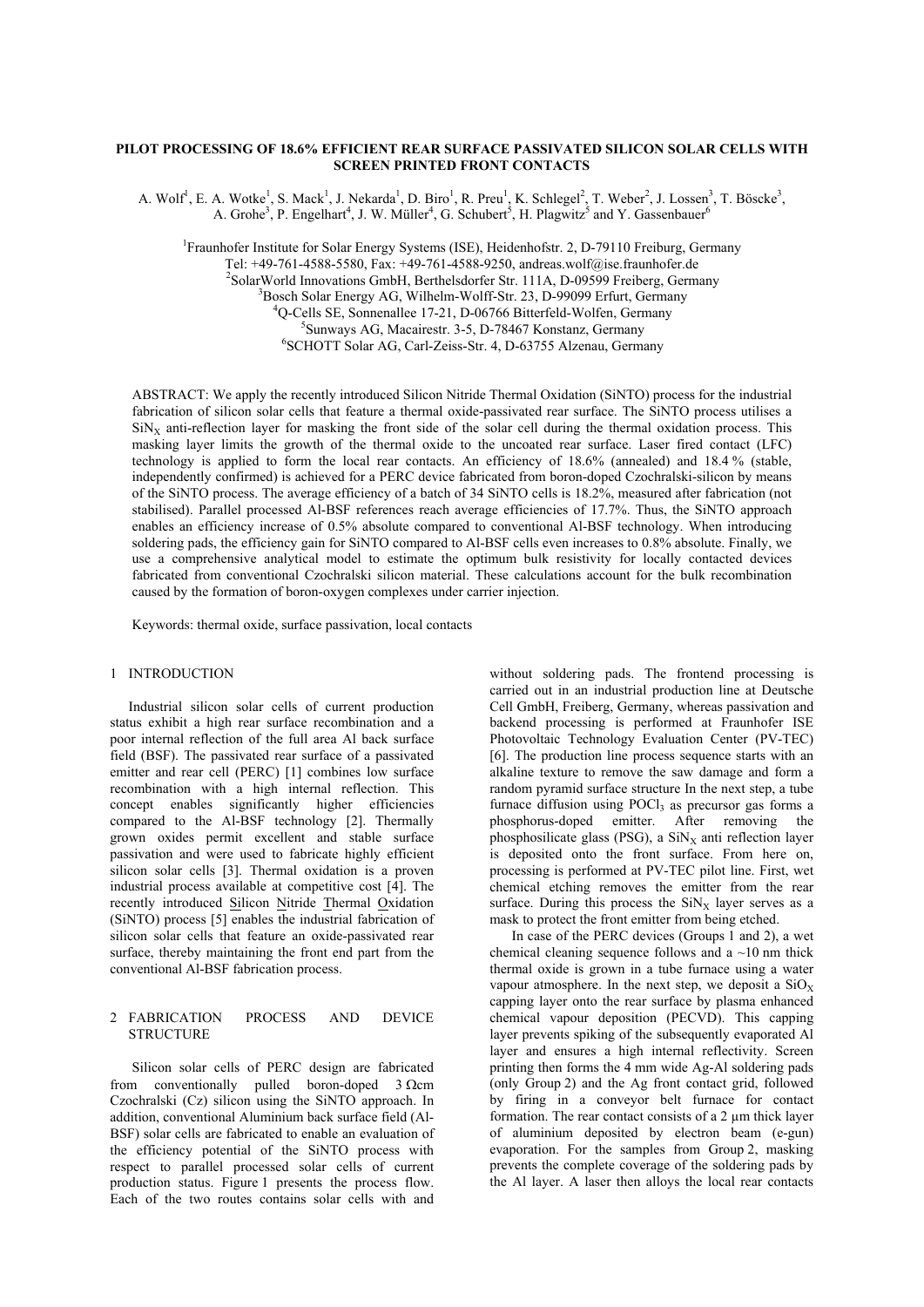

**Figure 1:** Process sequence for the fabrication of PERC structures using the SiNTO approach (Groups 1 and 2) and a conventional Al-BSF process (Groups 3 and 4). Each of the two routes contains solar cells with (Groups 2 and 4) and without (Groups 1 and 3) soldering pads. The top four process steps (gray coloured bars) are carried out in a production line at Deutsche Cell GmbH, Freiberg, Germany. The subsequent steps (light blue coloured bars) are processed at Fraunhofer ISE PV-TEC pilot line.

through the dielectric layers (laser fired contacts, LFC) [7]. Finally, the samples are annealed in forming gas at a temperature of 350 °C for 5 minutes. Due to the geometry of the sample holder, the Al rear contact does not cover the whole rear surface of the cell. To evaluate the potential of a full area rear contact, the cells are scribed by a laser and subsequently cleaved removing about 3 mm of the wafer edge. The resulting cell area is 136 cm². Figure 2 schematically illustrates the SiNTO LFC device structure.

For the Al-BSF solar cells (Groups 3 and 4), after the rear emitter etch, the soldering pads (only Group 4) and the full area Al layer are screen printed onto the rear surface, followed by screen printing of the front contacts and contact firing. The annealing step is not performed but the Al-BSF cells do receive edge cleaving to ensure similar size and edge geometry as the SiNTO cells.



**Figure 2:** Schematic of the PERC device fabricated using the SiNTO approach (Group 1). The rear surface passivation consists of a thin thermal oxide covered by a  $SiO<sub>X</sub>$  capping layer deposited by PECVD. Conventional screen printing is used for the formation of the front contacts.

## 3 RESULTS AND DISCUSSION

 Figure 3 shows the efficiency distribution for a batch of 34 SiNTO LFC solar cells (Group 1) which have been fabricated with the above described process sequence. The illuminated current-voltage (IV) measurements are performed after the fabrication process using an industrial cell tester equipped with a flash lamp. Please note that the cells are not stabilised prior to the measurements. For comparison, the distribution for a batch of Al-BSF cells (Group 3) is shown as well. For the SiNTO LFC devices from Group 1, an average efficiency of 18.2% is achieved. The increase in efficiency compared to the Al-BSF references from Group 3 is 0.5% absolute. The average efficiency for the SiNTO cells from Group 2 is 18.1% whereas the Al-BSF cells from Group 4 reach an average of 17.3% (both not shown). Thus, when introducing soldering pads, the efficiency gain for SiNTO compared to Al-BSF cells even increases to 0.8% absolute.

 Table I lists the IV-parameters measured for the best cell from each group. The measurements are performed at Fraunhofer ISE CalLab PV Cells under the IEC standard IEC60904-3Ed.2 (2008). Prior to the measurements, illumination for 36 hours at  $\sim$ 1 sun stabilises the devices. For the best cell from Group 1, a second measurement is performed after subsequent hotplate annealing. A stable efficiency of  $18.4\%$  is reached for the best SiNTO LFC cell from Group 1, the annealed device achieves 18.6%. Again, an efficiency gain of more than 0.5% (without pads) and 0.8% (with pads) absolute is visible for the SiNTO LFC devices compared to the corresponding Al-BSF reference. The passivated rear surface yields an increase in the short circuit current density  $J_{\rm SC}$  of ~1 mA/cm<sup>2</sup> and a ~10 mV higher open circuit voltage  $V_{OC}$ . This advantage results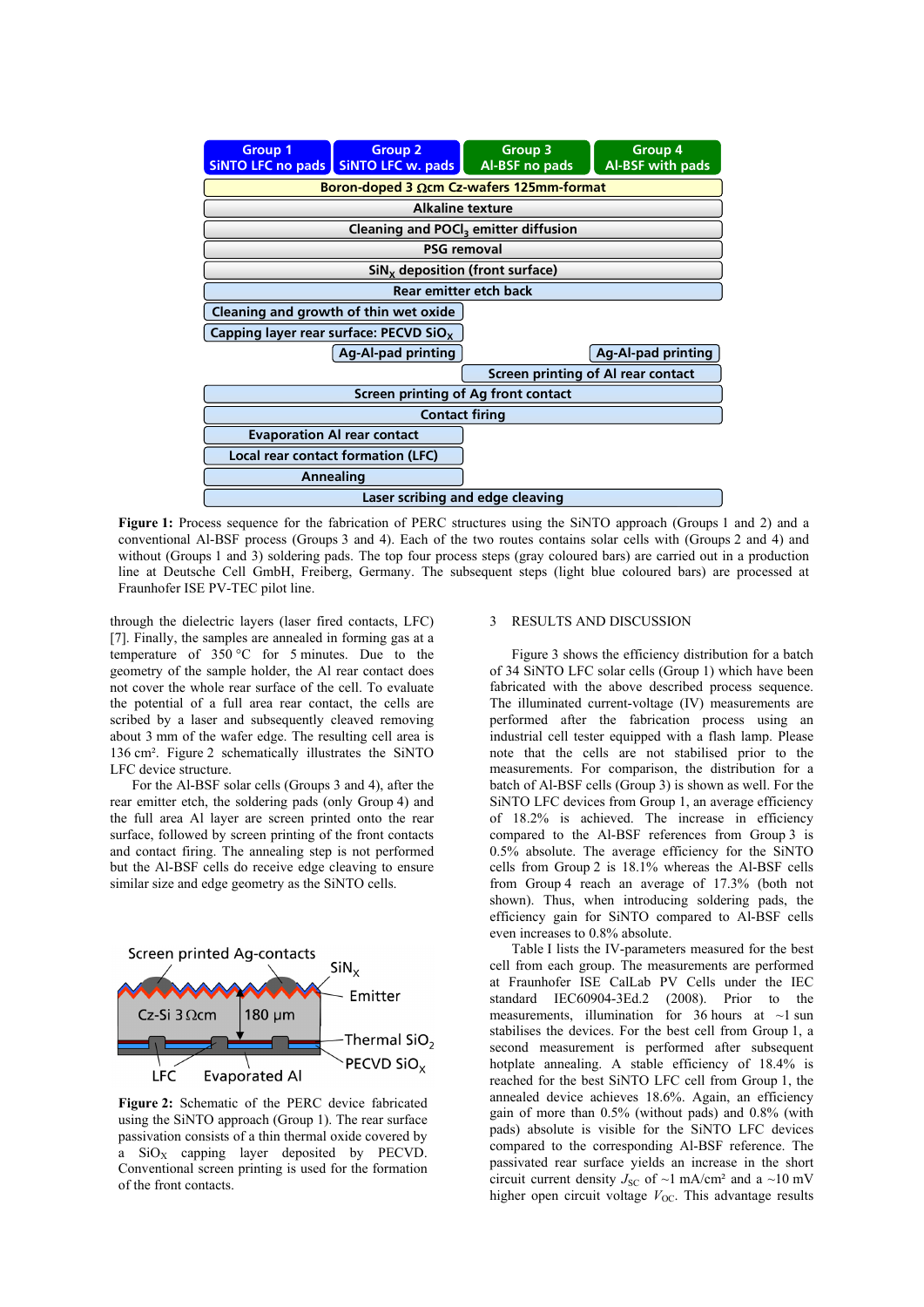

Figure 3: Efficiency distribution measured for a batch of 34 SiNTO LFC solar cells (Group 1). For comparison, the distribution for a batch of Al-BSF cells (Group 3) is shown as well. All cells feature cleaved edges and no soldering pads. The cell area is 136 cm². The cells are not stabilised before the IV measurement.

from an increased internal reflection and a reduced surface recombination velocity which overcompensate the lower fill factor *FF* caused by current crowding at the local contacts.

 For both structures the introduction of soldering pads decreases  $V_{\text{OC}}$  by ~10 mV due to increased surface recombination at the pad area where no highly doped BSF is present. It seems that in case of the PERC devices, the Ag-Al pad paste fires through the passivation layer or at least damages the passivation. Moreover, the fill factor of the PERC devices increases by  $\sim$ 1% absolute when introducing soldering pads. It seems that the increased contact area reduces the series resistance, however this effect is still investigated. Please note that in this work quite large pad areas, namely  $\sim$ 4 mm wide stripes from edge to edge, are applied. The pads cover ~7% of the rear surface.

 Recent results showed that an innovative module interconnection technology enables the fabrication of modules from SiNTO LFC solar cells that did not feature soldering pads [8]. On the other hand, soldering pads that



**Figure 4:** Global, differential IQE of a SiNTO LFC device (Group 1) and an Al-BSF reference (Group 3) measured at a bias illumination of 0.1 suns. Prior to the measurement the cells are stabilised by 1 sun illumination for 36 hours.

do not fire through the passivation layer represent another approach to maintain high open circuit voltages in the finished module. The use of screen printed instead of evaporated Al rear contacts allows the fabrication of fully screen printed PERC devices [9]. Small area high efficiency solar cells with screen printed Al rear metallisation and LFCs already showed efficiencies of up to 21.2% [10].

 In this work, laser scribing and edge cleaving is used for all cells. However, due to a process adaption, in a recent experiment we were able to fabricate SiNTO LFC solar cells of 156 mm format that achieved fill factors of up to 77.9% without the use of any edge treatment [8].

 Figure 4 presents the global, differential internal quantum efficiency (IQE) measured for a stabilised cell from Group 1 and 3. The increased red response of the PERC structure compared to the Al-BSF cell is clearly visible. A quantitative analysis of the IQE [11] yields an effective diffusion length of  $~600 \mu m$  for the Al-BSF structure and  $~1000 \mu m$  for the SiNTO LFC cell, which confirms the superior rear surface passivation of the latter.

**Table I**: Parameters measured for the best cell from each group. The state "stabilised" denotes a measurement performed after 1 sun illumination for 36 hours, "annealed" refers to a measurement directly after annealing at 200 °C for 20 minutes. The measurements are independently confirmed by Fraunhofer ISE CalLab PV Cells under the IEC standard IEC60904-3Ed.2 (2008). The cell area is 136 cm², the cells feature cleaved edges.

| Group          | Type             | Pads | <b>State</b> | $V_{\rm OC}$<br>(mV) | $J_{SC}$<br>(mA/cm <sup>2</sup> ) | FF<br>$\frac{1}{2}$ | $\eta$<br>$(\%)$ |
|----------------|------------------|------|--------------|----------------------|-----------------------------------|---------------------|------------------|
|                | <b>SINTO LFC</b> | No   | annealed     | 631                  | 37.9                              | 78.0                | 18.6             |
|                | <b>SINTO LFC</b> | No   | stabilised   | 630                  | 37.6                              | 77.6                | 18.4             |
| 2              | <b>SINTO LFC</b> | Yes  | stabilised   | 619                  | 37.3                              | 78.6                | 18.1             |
| 3              | Al-BSF           | No   | stabilised   | 619                  | 36.6                              | 78.7                | 17.8             |
| $\overline{4}$ | Al-BSF           | Yes  | stabilised   | 609                  | 36.0                              | 78.9                | 17.3             |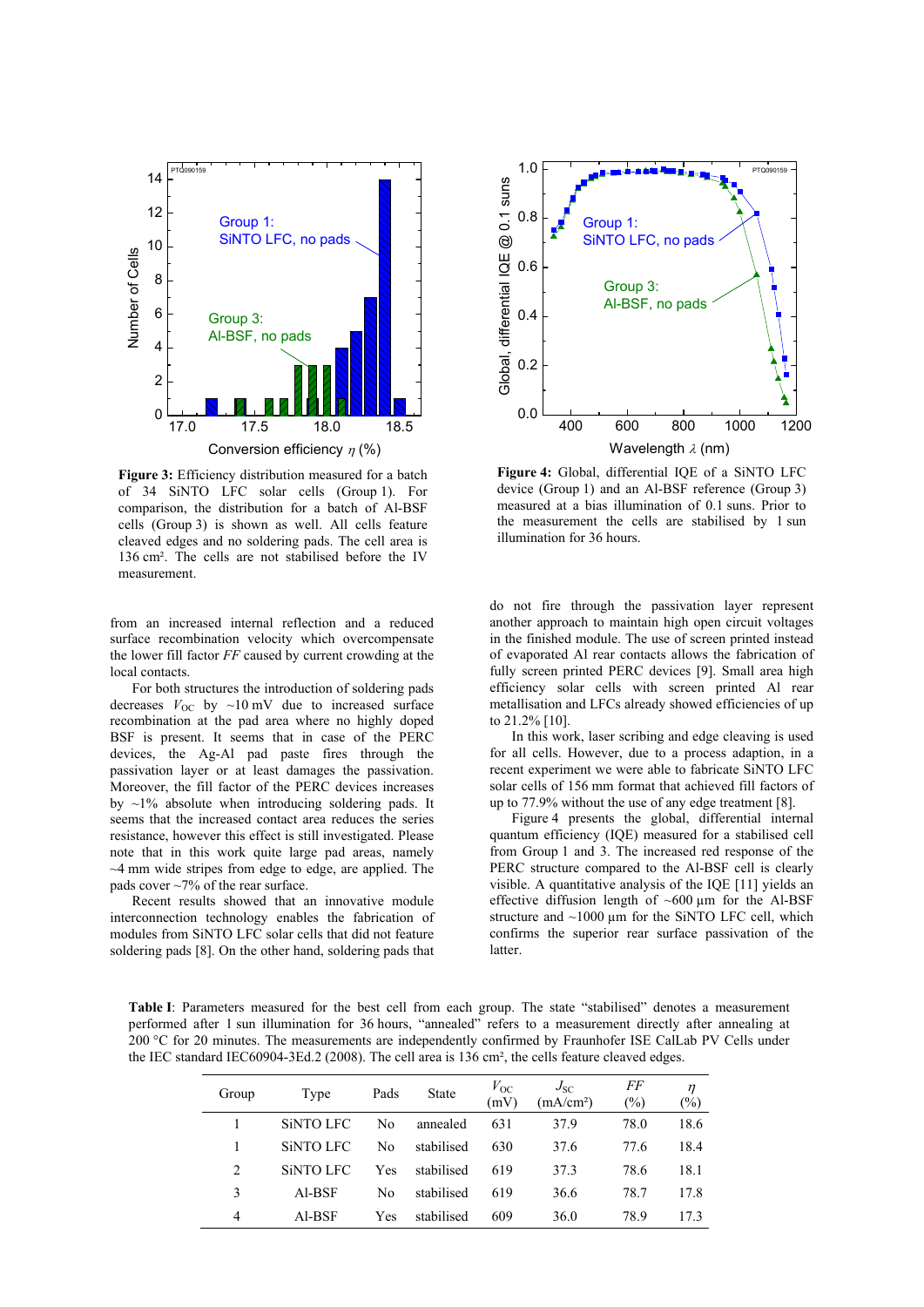

**Figure 5:** Bias illumination dependence of the global, differential EQE of a SiNTO LFC device (Group 1) and an Al-BSF reference (Group 3) measured at a wavelength of 1000 nm. Prior to the measurement the cells are stabilised by illumination for 36 hours

 Figure 5 illustrates the dependence of the global, differential external quantum efficiency (EQE) at a wavelength of 1000 nm on the bias illumination level for both cell types. Apparently, for the Al-BSF device the bias illumination hardly affects the EQE, since the

recombination at the BSF high-low junction does not exhibit a strong dependence on injection level [12]. In contrast, the surface recombination velocity (SRV) at thermal oxide passivated silicon surfaces shows a significant injection dependence due to fixed positive surface charges and asymmetric capture cross sections [13-15]. Moreover, the interaction of the local contacts with a possible inversion layer, induced by the positive fixed surface charges, would reduce  $J_{SC}$  and lead to a bias-dependence of the EQE as well [16,17]. However, for the SiNTO LFC cell the impact of these effects seem to be limited to very low intensities below 0.02 suns (see Fig. 5), which is of minor relevance for out-door operation. For higher bias illumination levels, the EQE of the SiNTO device exceeds that of the Al-BSF reference and saturates at bthat higher level for illumination intensities above ~0.05 suns.

### 4 OPTIMUM BASE DOPING LEVEL

 Locally contacted devices benefit from a high base doping concentration since ohmic losses due to current crowding at the local contacts are reduced. However, for conventionally pulled Czochralski silicon material, carrier injection facilitates the formation recombination-active boron-oxygen complexes, which reduces the bulk diffusion length [18-20]. The defect concentration scales with the boron concentration, thus low resistivity material typically shows bulk lifetimes way below the Auger lifetime limit. Consequently, for optimum performance, resistance and bulk recombination losses have to be balanced.

 We recently introduced a comprehensive analytical model for locally contacted solar cells. Details of the model are presented in a different publication [21]. Our model accounts for ohmic losses and rear surface, emitter, and bulk recombination. Moreover, we include the device optics yielding a complete analytic description the device [22]. Here, we use the model to estimate the optimum bulk doping level for thermal oxide passivated LFC PERC solar cells fabricated from conventional boron-doped Cz silicon material. This calculation involves several material and device parameters. All details are described in Ref. [21], here we briefly recapitulate the most important parameters.

 Bothe *et al.* introduced a parameterisation for the boron-oxygen complex recombination limited bulk carrier lifetime [23]

$$
\frac{\tau_{\rm B-O}}{1\,\mu\text{s}} = 2 \times 7.675 \times 10^{45} \times \left(\frac{N_{\rm A}}{1\,\text{cm}^{-3}}\right)^{0.824} \times \left(\frac{\text{[O_i]}}{\text{1cm}^{-3}}\right)^{1.748},\quad(1)
$$

where  $N_A$  is the doping (boron) concentration and  $[O_i]$ denotes the interstitial oxygen concentration. The factor two reflects the improvement of the bulk lifetime during the device fabrication process [18,23]. The intrinsic carrier lifetime limit given by Kerr and Cuevas [24] yields the bulk carrier lifetime for float zone (FZ) silicon as a reference material. Both, the SRV at the metallised and the SRV at the passivated area depend on the doping concentration. In this work we use parameterisations that reflect a thermal oxide passivated rear surface and LFCs formed on a  $\sim$ 2  $\mu$ m thick layer of evaporated Al. Moreover, we assume an emitter dark saturation current density of  $J_{0e} = 250$  fA/cm<sup>2</sup> and a second diode saturation current density of  $J_{02} = 7$  nA/cm<sup>2</sup>. Recombination in the emitter and at the front surface reduces  $J_{SC}$  by 0.5 mA/cm². The series resistance of the device involves the spreading resistance of the individual point contacts [25], which is proportional to the base resistivity  $\rho$ . The contact radius is  $r = 45 \mu m$ . In addition, a contribution of  $0.5$   $\Omega$ cm<sup>2</sup> is assumed for the lumped series resistance of the emitter and the front contact. The optical model represents a random pyramid textured front surface and a dielectric mirror at the rear surface. The front contact shades 5% of the device area.

 Figure 6 shows the conversion efficiency plotted versus the base resistivity for a 150 µm thick device. The calculation applies the optimum rear surface metallisation fraction *f* for each resistivity value. Three types of material are considered. For high quality FZ material, our model predicts an optimum resistivity level of  $\sim 0.5$  Ωcm enabling conversion efficiencies close to 20% for an industrial LFC PERC device. The low base resistivity reduces the series resistance losses, however, increased bulk and surface recombination start to overcompensate the gain in fill factor for even lower resistivity values. When recombination at boron-oxygen defect centres dominates in the bulk, higher resistivity values should be used. Depending on the interstitial oxygen concentration [Oi], a resistivity between 1 and  $2 \Omega$ cm should give the highest conversion efficiencies.